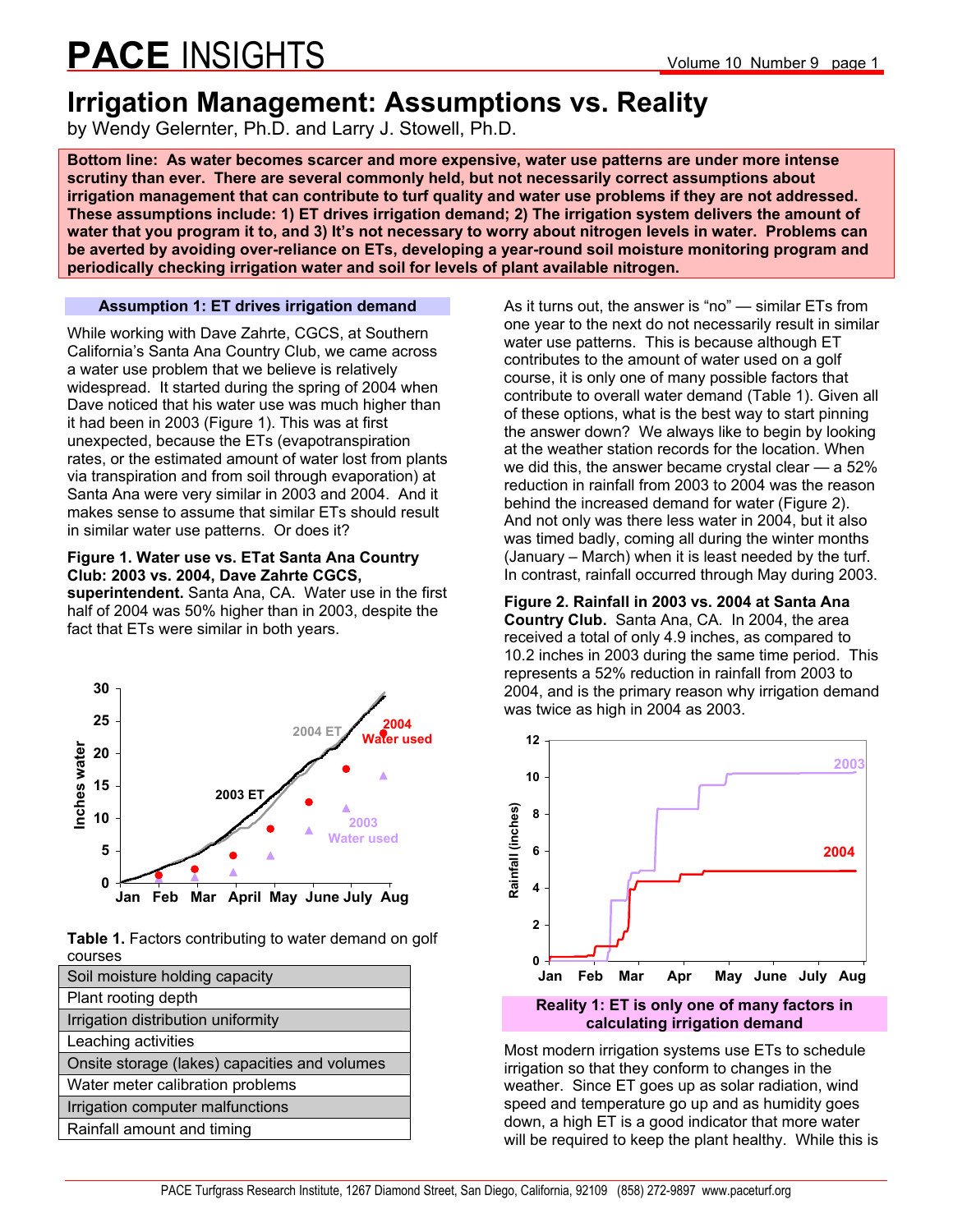a good starting point for determination of your irrigation needs, complete reliance on ETs ignores the fact that there are many other factors involved in creating water demand (Table 1). For this reason, over-reliance on ETs can lead to inaccurate projections on water use. To avoid being surprised, under-budgeting water or being unjustly suspected of over-using water, keep in mind the following:

- There are many factors that contribute to irrigation demand in addition to ET (Table 1); these should all be taken into account when there are questions about variations in water use patterns
- Weather station records are invaluable for analyzing problems and explaining conditions; make sure that your weather station is properly calibrated, that records are readily accessible and that past records are stored properly.
- Lack of timely rainfall can have a devastating impact on budgets, as well as on turf performance; in arid environments this is particularly important. Given the length of the current drought in much of the U.S. and the fact that there is no obvious end in sight, it is better to be conservative and budget for a dry year rather than a wet one.
- It is a solid approach to use ET-based irrigation schedules as a starting point in estimating water demand, but your assessment of soil moisture is the ultimate test. Monitoring for soil moisture is described in more detail below.

#### **Assumption 2: The irrigation system delivers the amount of water that you program it to.**

In a previous issue of PACE Insights (Volume 6, Number 6), we talked about drought-related problems that are due to poor irrigation distribution uniformity. We have recently run across a different irrigation related problem which may unfortunately be more common than we would like — irrigation systems that are not delivering as much water as they are programmed to. Severe drought stress is the result (Figure 3) — a problem that no one can afford.

**Figure 3. Failure of irrigation systems to deliver adequate water**. The good quality rye/bermudagrass fairway turf in the photo on the left occurred next to the drought-stressed, poor quality turf on the right. Both areas were irrigated with recycled water. Catch-can tests (Figure 4) indicated that the poor quality turf was receiving only 0.14 inches of irrigation, even though the system had been programmed to deliver a desired 0.22 inches.



In addition to drought-stress, the poor quality turf was also afflicted with electrical conductivity (EC) and nitrogen levels that were high enough to cause turf damage (Figure 5). The accumulation of salts and nitrogen in the soil of the poor areas was due to the lack of leaching irrigation applied to the droughtstressed areas.

**Figure 4. Lower than expected precipitation rate = poorer than expected turf quality.** The irrigation system was programmed to deliver 110% of ET, or 0.22 inches of water. However, catch can tests showed that poor quality turf areas received less than 0.14 inches of water, or only 64% of the irrigation water that was desired. Even the good quality areas received an average of only 0.19 inches of water, indicating that the irrigation system programming was consistently delivering too little water to the turf. To deal with this problem, the base ET was adjusted to 128%. Once this change was implemented, the poor areas of the fairway received enough water to promote turf recovery. The vertical standard error bars represent the spread of values obtained for good vs. poor areas.



**Figure 5. Indirect effects of drought stress**. Due to lack of sufficient irrigation, the poor quality soil shown in Figure 3 was further stressed by high electrical conductivity (EC) in the soil. The nearby good area had sufficient soil moisture and acceptable ECs. (For good ryegrass growth, ECs should be less than 6.0 dS/m). The vertical standard error bars represent the spread of values obtained for good vs. poor areas.

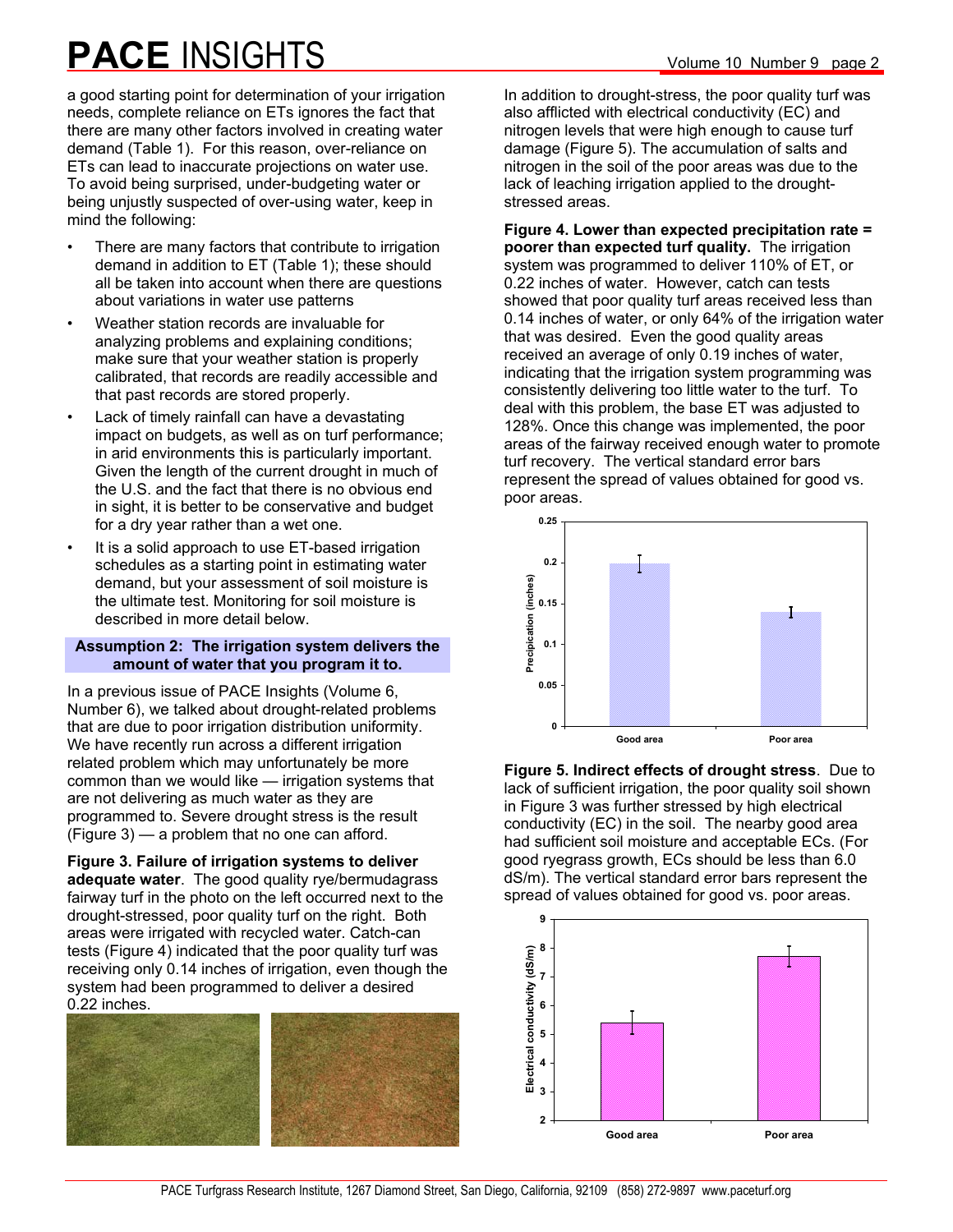**Figure 6. Indirect effects of drought stress**. Due to lack of sufficient irrigation, the poor quality soil shown in Figure 3 was further stressed by high levels of total plant available nitrogen in the soil. The nearby good area had sufficient soil moisture and acceptable nitrogen (For good turf growth, total plant available nitrogen levels should be less than 20 ppm). The vertical standard error bars represent the spread of values obtained for good vs. poor areas.



### **Reality 2: Computerized irrigation systems need to be constantly monitored for accuracy**

Computerized irrigation systems cannot be trusted to deliver a specific amount of water nor can it be expected to deliver it uniformly. Without constant monitoring, problems will develop — either drought stressed turf or the reverse, excessively wet turf. Some monitoring techniques that will help to avoid either situation are listed below:

- A cone penetrometer (Figure 6) may be the best method for rapidly evaluating soil moisture content. If it is difficult to push the penetrometer more than a few inches into the soil, the soil is too dry. These tools are available, usually for less than \$200.00, from a variety of sources including Spectrum Technologies (Item 6100) at 800-248-8873 or www.specmeters.com. Various moisture meters are useful if more precise data is necessary.
- Periodic use of catch-cans in problem spots helps ensure that the correct amounts of water are being delivered. The procedure below can be used to check your irrigation system precipitation output to see if it matches up with the rates that SHOULD be delivered to the turf.

### **Precipitation check:**

1. Order catch cans and metal stands The catch cans should collect 16 square surface inches of water and can be obtained from two sources: The Toolkit Company (Bakersfield, CA; 661-587-9854) OR the Irrigation Training and Research Center (ITRC) at Cal Poly State University. www.itrc.org/classes/CatchCanOrderForm.pdf

- 2. Set up at least two catch cans per test area one catch can in good performing turf and another in an adjacent area of poor performing turf. Set them up in the late afternoon/early evening before the normally scheduled irrigation cycle begins.
- 3. Gather catch cans in the morning and record the volume of water collected in each of the good vs. poor performing areas.
- 4. To calculate the precipitation from your irrigation run, divide the volume from each catch can by 262. For example, a catch can that collects 60 ml overnight indicates precipitation of 0.23 inches per cycle  $(60/262 = 0.23)$ . An area that collects 35 ml overnight indicates precipitation of 0.13 inches.
- 5. If you find that your poor performing turf is being irrigated with a lower precipitation than you desire, the system will have to be adjusted to compensate. To do this, divide the desired precipitation volume by the observed precipitation volume. The number that you obtain is the factor by which you will need to increase water delivery by. For example, if the desired precipitation is 0.18 inches per cycle, and you observe 0.15 inches, then you will need to increase the volume of water delivered by a factor of 1.2. (The calculation is**: 0.18 / 0.15 = 1.2 = scheduling coefficient**)

**Figure 6. Using a cone penetrometer for rapid evaluation of soil moisture**. In soil with adequate moisture, the penetrometer is easily inserted into the soil (photo on left) but in soil that is too dry, it is difficult to move the penetrometer to even a few inches below the soil surface. Make sure that the area you are testing is actually composed of soil, rather than of gravel or rocks. Interference from gravel or rocks may make it difficult to insert the penetrometer, but do not necessarily indicate that the soil is dry.



#### **Assumption 3: It's not necessary to worry about nitrogen levels in water.**

In recent years, we have worked with several clients whose irrigation water was responsible for declines in